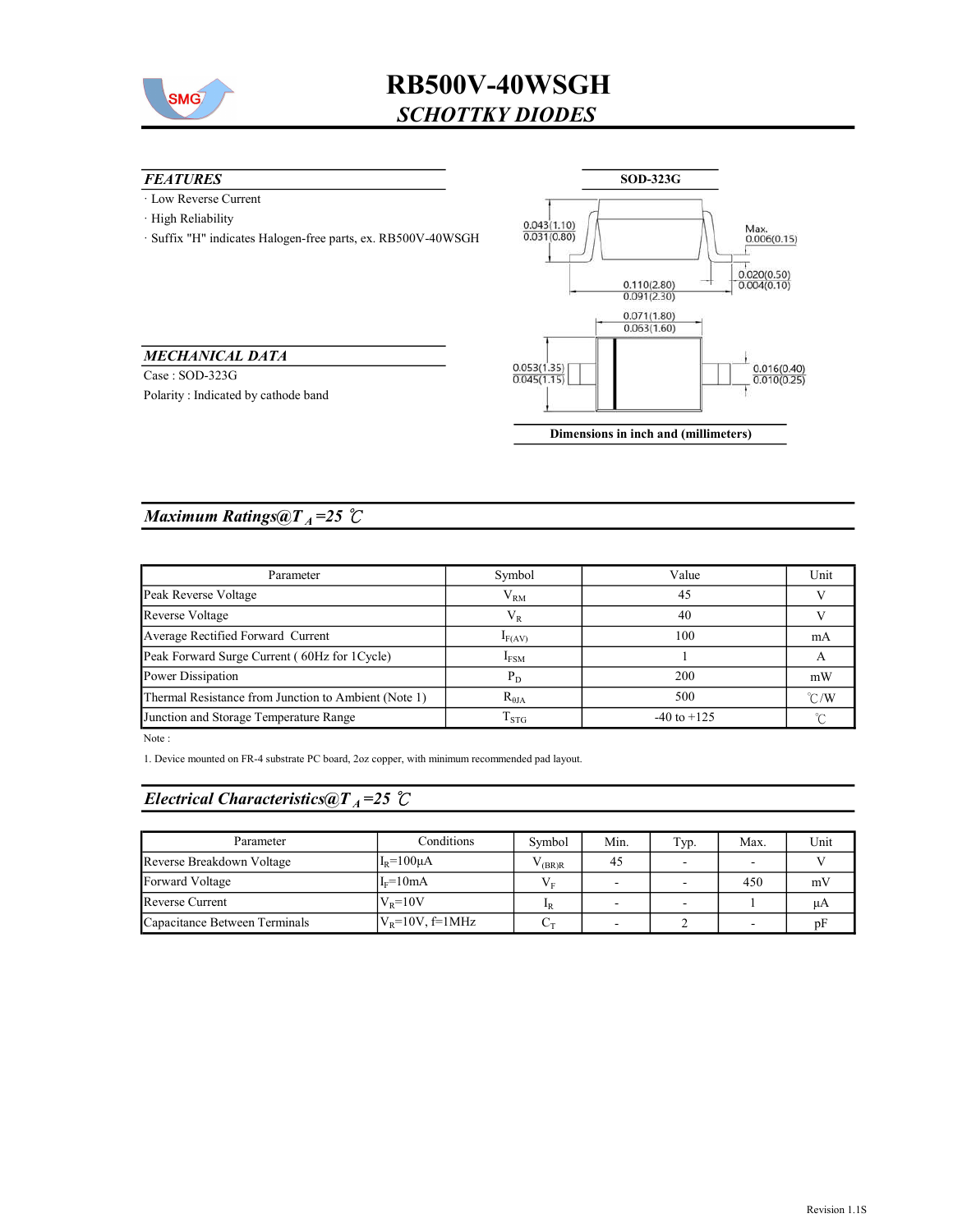

# SCHOTTKY DIODES RB500V-40WSGH

### RATINGS AND CHARACTERISTIC CURVES

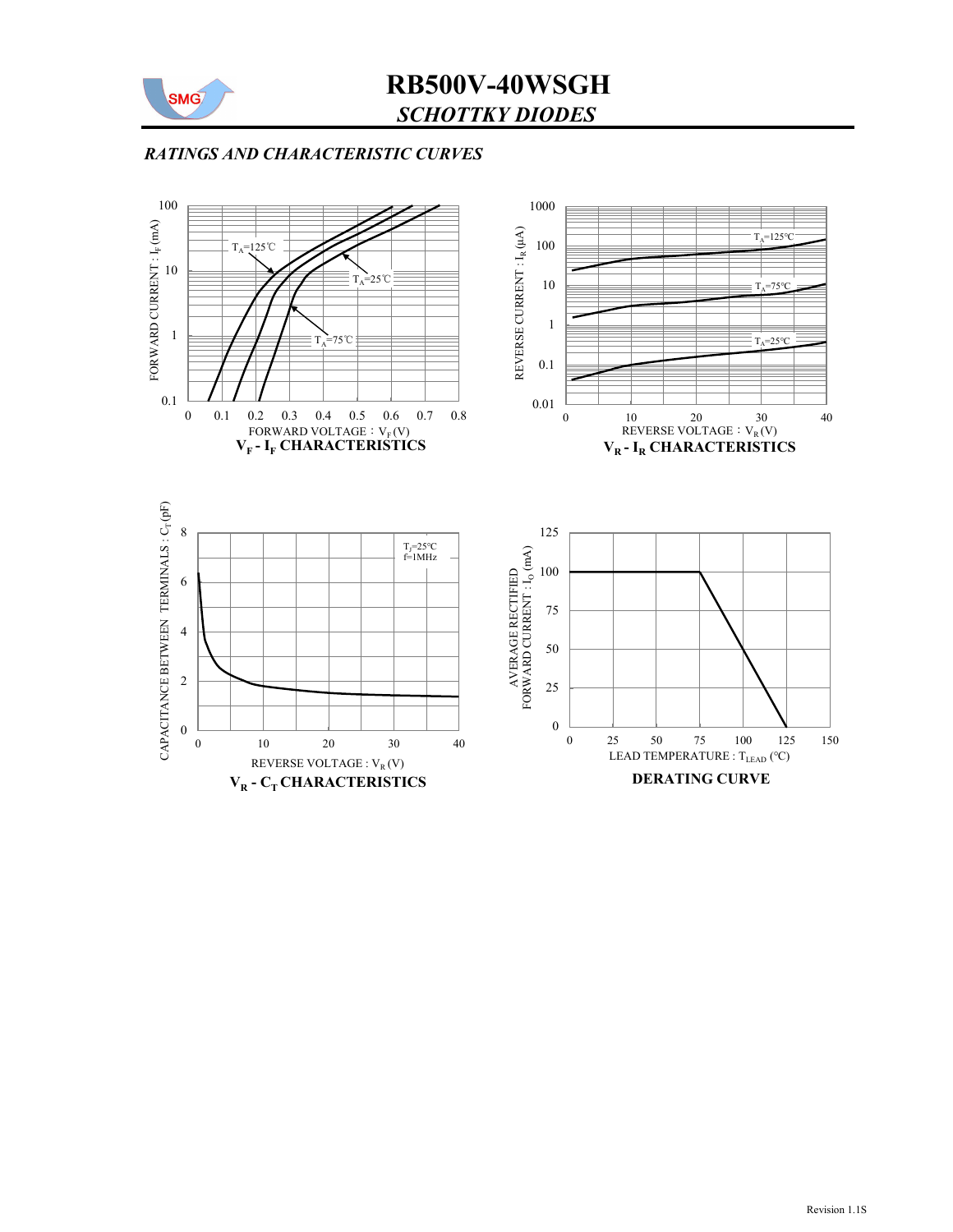

### TAPE & REEL SPECIFICATION



T MAX. 0.60

 $P_0$  4.00 ± 0.10  $P_1$  4.00 ± 0.10  $P_2$  2.00  $\pm$  0.10

MAX. 10.00

# ORDER INFORMATION

Sprocke hole pitch Punch hole pitch Embossment center Overall tape thickness

| $\alpha$<br>ғаска | Reel Size |      |  |
|-------------------|-----------|------|--|
| $-323G$<br>SOD-:  | 711       | .000 |  |

Tape width W 8.00 ± 0.20<br>
Reel width W1 MAX. 10.00

#### MARKING CODE

| Part Number |               | Marking Code |  |
|-------------|---------------|--------------|--|
|             | RB500V-40WSGH |              |  |